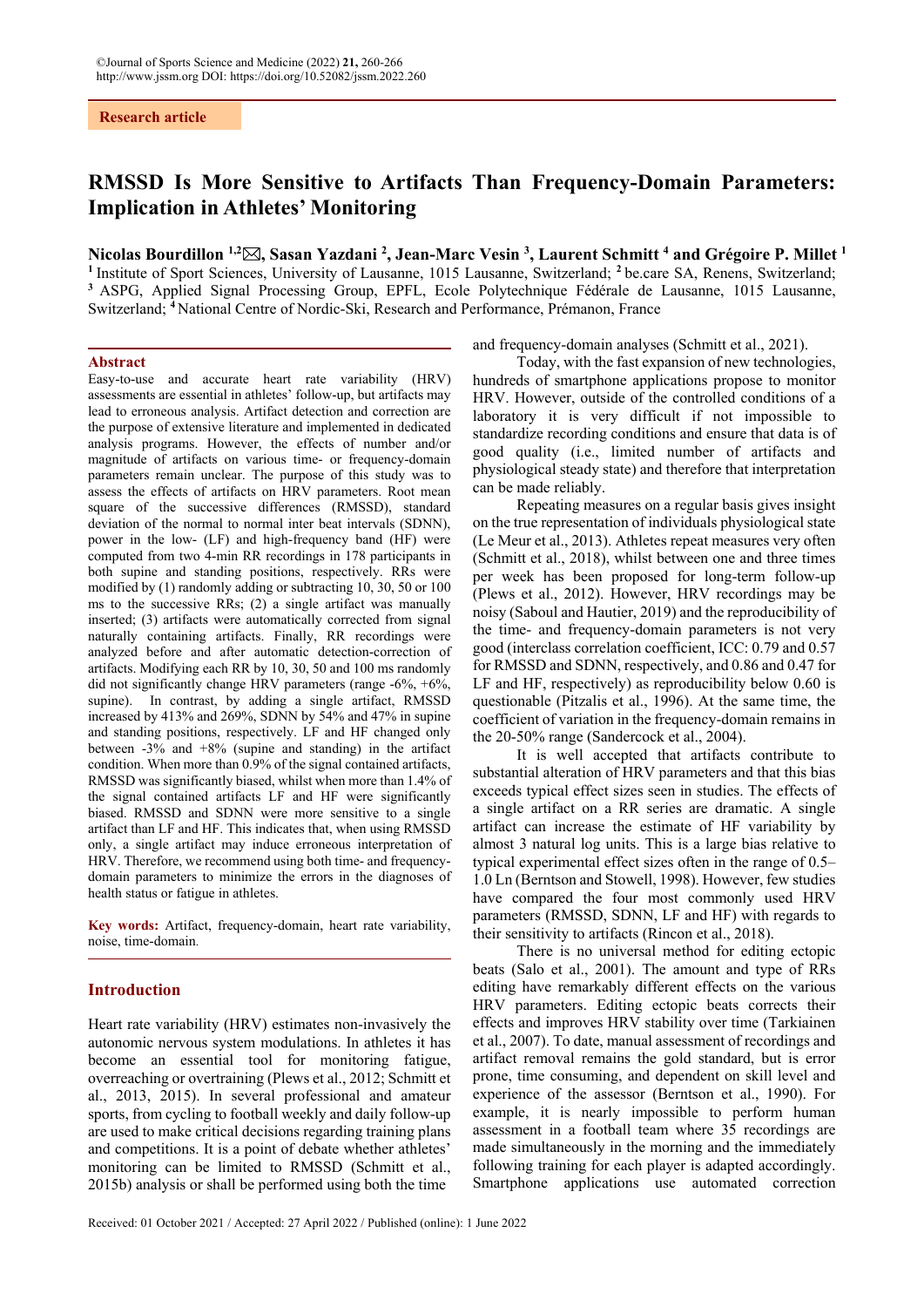methods but even if they show high performances, they necessarily either leave unresolved artifacts (no correction) or modify some normal RR intervals (over-correction) (Stapelberg et al., 2018), both of which alter HRV interpretation.

Therefore, the present research questions are (1) which of the common HRV parameters are the most sensitive to artifacts; (2) how many unresolved artifacts would alter HRV interpretation.

# **Methods**

Assessment of artifact influence on HRV parameters was performed in two steps:

- 1. *RR editing test*, focus was put on a set of 51 recordings (dataset 1) that naturally contained no artifact. These recording were artificially edited as detailed below. The aim of this step was to compare the effects of multiple little RR intervals modifications versus one single artifact on HRV.
- 2. *Automatic artifact correction*, an automatic detection-correction of artifacts was applied on a set of 178 recordings (dataset 2) that naturally contained artifacts. The aim of this step was to determine how many artifacts in a recording would alter HRV.

Dataset 1 and 2 follow the exact same recording protocol: 11-min RR recordings were collected in supine and standing positions using a chest belt (TP5, Cardiosport, Waterlooville, UK) connected via Bluetooth to the participant's smartphone. Out of the 11-min recordings (6 min supine followed by 5 min standing), the last four min in each position were processed for HRV analysis (Bourdillon et al., 2017). The RR recordings were stored in their raw format before any automated correction.

In commercial smartphone application, 4-minute windows seem unusually long but in the context of this scientific publication we focused on 4-min windows in accordance with the general recommendations of HRV

analysis (Task Force, 1996; Bourdillon et al., 2017). In the present case the last 4 minutes in each position (supine and standing) was analyzed. The effects of a single artifact on HRV parameters reported in the present article on 4-minute windows would be amplified on 1-min or 30-s window duration as commonly found in many smartphone applications.

In the two datasets, the HRV parameters extracted were: the root mean square of the successive differences (RMSSD), the standard deviation of RRs (SDNN), the spectral power in the low-frequency (LF, 0.04 - 0.15 Hz) and high-frequency bands (HF,  $0.15 - 0.40$  Hz) in ms<sup>2</sup>, the total power (Tot =  $LF + HF$ ). The spectral power was estimated using the averaged periodogram on the resampled RR intervals (4 Hz) using a window length of 250 data points and an overlap of 50%. All computations were performed separately for the supine and standing positions using MATLAB® (MathWorks, Natick, MA, USA).

Dataset 1 was made of 51 recordings; they belonged to 51 professional and amateur athletes between 27 and 61 years old, BMI between 18 and 26 kg/m<sup>2</sup>. All recordings were artifact free but were edited to introduce various modifications in the RR time series and therefore influence the HRV parameters.

Dataset 2 was made of 178 recordings, they belonged to 178 professional and amateur athletes between 18 and 60 years old, BMI between 18 and 25 kg/m<sup>2</sup>. This dataset naturally contained artifacts, those artifacts were corrected and HRV parameters computed before and after correction.

#### **RR editing test (dataset 1)**

Figure 1A shows a typical 4-min RR recording in the supine position that visibly contains no artifact. This data was edited by (1) randomly adding or subtracting 10, 30, 50 or 100 ms to the successive RRs; (2) manually adding one typical artifact. These modifications are denoted 'rand10', 'rand30' 'rand50', rand100, and 'artifact' thereafter, respectively.



**Figure 1. Panel A: raw RR-interval trace in the supine position with no artifact; Panel B: same trace as Panel A with each RR modified up or down by 50 ms, randomly; Panel C same trace as Panel A with one added artifact; Panels D, E and F identical to panels A, B and C, but in the standing position.**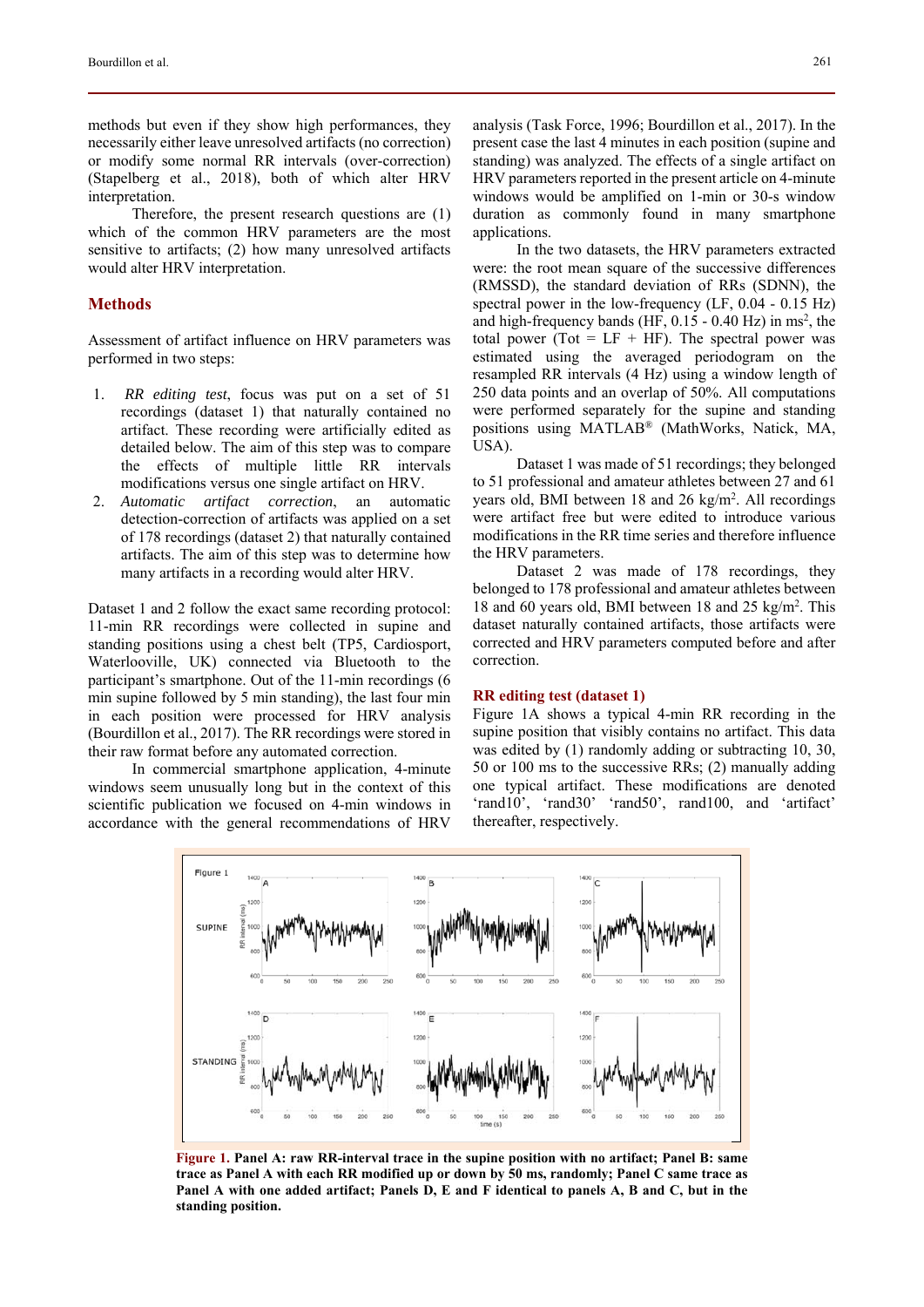The random addition or subtraction to the successive RR intervals was repeated 5000 times for each case (i.e., 10, 30, 50 and 100 ms) in each of the 51 RR

recording, resulting in 2,040,000 combinations. The added artifact was a short-long sequence (i.e., an abnormally short RR immediately followed by an abnormally long RR in the time series), which is typically associated to spontaneous extra systole. The short RR was defined as the minimum RR value found in the series divided by 2 and the long RR was defined as the maximum RR value found in the series multiplied by 2. This shortlong sequence was inserted in every possible position, that was first and second RR edited, then second and third etc. until the before-last and last RRs were edited, in the supine and the standing positions.

Figure 1B shows the same trace as in panel 1A with one of the 5000 iterations of the rand50 modifications. Figure 1C shows the same trace as in panel 1A with one example of artifact edition (out of the 252 possibilities in this trace).

Figure 1D shows a recording from the same participant as in Figure 1A, but in the standing position, again visibly containing no artifact. Data was edited similarly to that of the supine position. Figure 1E shows the same trace as in panel 1D with the rand50 modifications. Figure 1F shows the same trace as in panel 1E with the added artifact.

#### **Automatic artifact correction**

The process for artifact detection and correction is based on methods commonly found in the literature: abnormal heartbeats were corrected using cubic spline interpolation based on the normal heartbeats around (Lipponen and Tarvainen, 2019). An experienced researcher checked all corrections visually. The goal of this work was not to propose a new method for artifact detection and correction but to assess which HRV parameters are the most sensitive to artifacts and how many unresolved artifacts would significantly alter HRV interpretation.

#### **Dataset 2 analysis**

The aim of this analysis on dataset 2 was to determine how much artifacts, naturally present in RR recordings, would modify the HRV parameters. Therefore, the difference in each HRV parameter between the raw and the corrected trace was plotted versus the portion of the signal that had been corrected (cf. Figure 2 for supine and Figure 3 for standing position). For example, a recording of 250 RRs, that contained 10 artifacts had a corrected portion of  $10/250$  x  $100 = 4\%$ . For example, correcting those 10 artifacts in the RR recording changed RMSSD by 90 ms, then the point representing this particular recording will be plotted at  $[x,y]$  coordinates of  $[4,90]$ . This computation was repeated for the 178 recordings.



**Figure 2. Supine position; x-axis: portion of the signal that contained artifacts before correction; y-axis: HR, RMSSD, LF or HF differences between raw trace and corrected trace. Horizontal dashed line is the standard deviation of the population, vertical dashed line crosses the last data point that is below the horizontal line, which is the least acceptable limit before artifacts changed the results more than the standard deviation of the population.**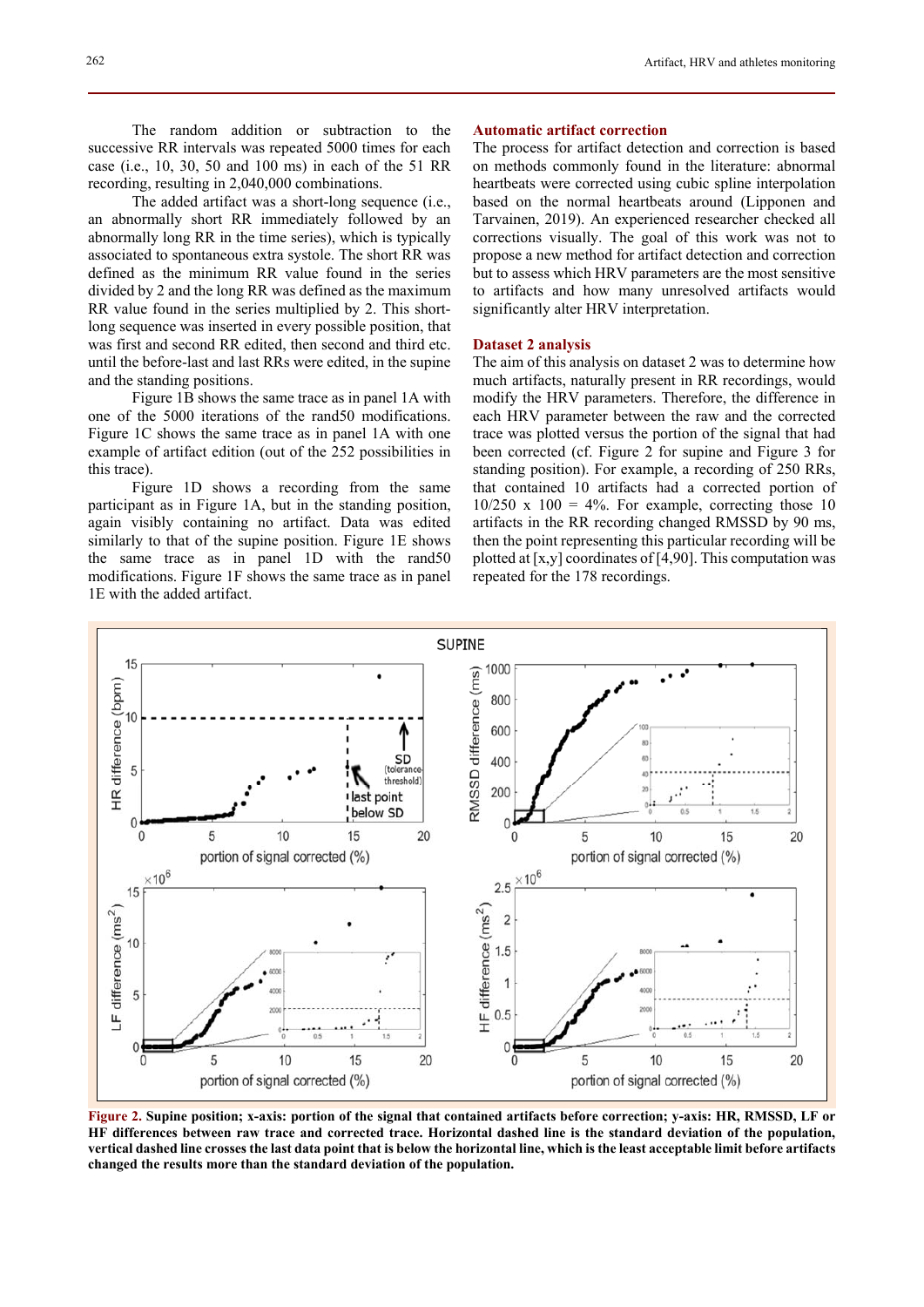

**Figure 3. Standing position; x-axis: portion of the signal that contained artifacts before correction; y-axis: HR, RMSSD, LF or HF differences between raw trace and corrected trace. Horizontal dashed line is the standard deviation of the population, vertical dashed line crosses the last data point that is below the horizontal line, which is the least acceptable limit before artifacts changed the results more than the standard deviation of the population.** 

Each of the HRV parameters has a different dimension. It is therefore not easy to define a threshold common to all of them, above which the change in one parameter significantly alters interpretation. For example, a threshold of 5% difference in RMSSD between raw and corrected trace may be considered significant, whilst a 5% variation in HF power is largely insignificant. The horizontal dashed lines on Figure 2 and Figure 3 is the SD of our population and it is scaled to the dispersion of each parameter. Therefore, it was used to define the tolerance threshold. Below this tolerance threshold, the difference between raw and corrected HRV parameters is considered non-significant (< SD), whilst above this tolerance threshold the difference between raw and corrected HRV parameters is considered significant  $(> SD)$ . Naturally, the greater the numbers of artifacts, the greater the portion of the signal corrected (x-axis of Figure 2 and Figure 3), the greater the difference in HRV parameters between raw and corrected trace (y-axis of Figure 2 and Figure 3), hence the monotonously increasing plots in Figure 2 and Figure 3. The vertical dashed lines on those figures denote the xposition of the last recording below the tolerance threshold and therefore the maximum portion of signal (%) that was corrected with a non-significant (< SD) variation in HRV parameters. The SD of the 178 recordings, therefore defining the tolerance thresholds were: HR: 10 and 12 bpm, RMSSD: 43 and 32 ms, SDNN: 47 and 47 ms, LF 2200 and  $5200 \text{ ms}^2$ , HF  $3100$  and  $4100 \text{ ms}^2$  for supine and standing positions, respectively.

For clarity, inserted graphs within larger graphs are zooms on the portion of the graphs where the traces cross

the tolerance thresholds (horizontal dashed lines in Figure 2 and Figure 3).

## **Statistical analysis**

In dataset original trace, rand10, rand30, rand50, rand100 and artifact were compared using repeated measure oneway ANOVA with a significant level set at  $p = 0.05$ .

# **Results**

Table 1 shows the selected HRV parameters of dataset 1 with the edited RR intervals. For rand10, rand30 and rand50, modifications were negligible for all HRV parameters. For rand100, LF and Tot were modified to a larger (and significant) extent than in rand10, rand30 and rand50. In the artifact condition, RMSSD and SDNN were significantly modified whilst this was not the case for LF, HF and Tot. All these modifications apply to both the supine and the standing positions. The artifact changed the results in the time domain much more than in the frequency domain.

Figure 2 shows the analysis of the 178 recordings of dataset 2 in the supine position. HR remained below the tolerance threshold (10 bpm) as long as artifacts were less than 14.5% of the total signal. Contradictory, LF, HF and SDNN remained below the tolerance threshold (2200, 3100 ms2 and 47 ms for LF, HF and SDNN, respectively) until 1.4% of artifacts in the signal. RMSSD remained below the tolerance threshold (43 ms) until 0.9% of artifacts in the signal. In the supine position, RMSSD was more sensitive to artifact (0.9%) than SDNN, LF and HF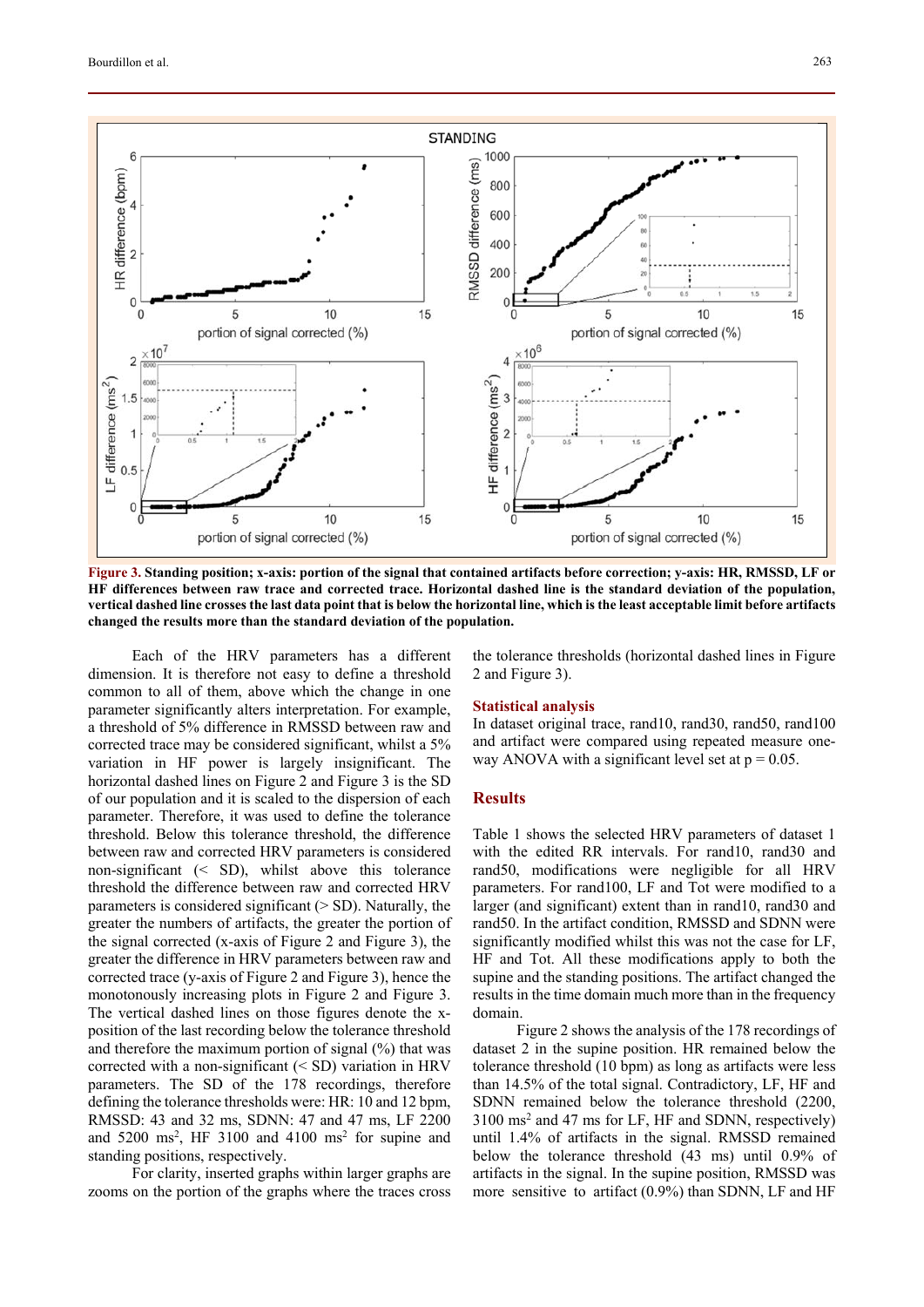|          | at that the recordings. Values are intended fund maxi- |                                                                                                                                                                                                                                        |                     |                      |                    |                      |  |
|----------|--------------------------------------------------------|----------------------------------------------------------------------------------------------------------------------------------------------------------------------------------------------------------------------------------------|---------------------|----------------------|--------------------|----------------------|--|
|          |                                                        | RMSSD, %                                                                                                                                                                                                                               | SDNN, $%$           | LF, %                | HF, %              | Tot, $%$             |  |
| supine   | rand10                                                 | $0 \pm 0$ [-1 1]                                                                                                                                                                                                                       | $0 \pm 0$ [0 1]     | $-1 \pm 0$ [-2 1]    | $0 \pm 1$ [-3.4]   | $0 \pm 0$ [-1 1]     |  |
|          | rand30                                                 | $0 \pm 0$ [-1.2]                                                                                                                                                                                                                       | $0 \pm 0$ [-1 1]    | $0 \pm 1$ [-3.4]     | $1 \pm 1$ [-4.7]   | $0 \pm 1$ [-3 3]     |  |
|          | rand50                                                 | $0 \pm 0$ [-1.2]                                                                                                                                                                                                                       | $-1 \pm 0$ [-2 0]   | $-1 \pm 1$ [-6.4]    | $2 \pm 1$ [-2.6]   | $-1 \pm 1$ [-5 2]    |  |
|          | rand100                                                | $1 \pm 0$ [-1 3]                                                                                                                                                                                                                       | $0 \pm 0$ [-1.2]    | $6 \pm 12$ [-3 337]* | $-1 \pm 2$ [-8 14] | $5 \pm 18$ [-4 668]* |  |
|          | artifact                                               | $413 \pm 2$ [403 422]*                                                                                                                                                                                                                 | $54 \pm 0$ [54 54]* | $0 \pm 1$ [-1.7]     | $-1 \pm 1$ [-3 3]  | $+1 \pm 1$ [0.4]     |  |
| standing | rand10                                                 | $0 \pm 0$ [-1 1]                                                                                                                                                                                                                       | $0 \pm 0$ [0 1]     | $1 \pm 0$ [-1.2]     | $-1 \pm 1$ [-4 3]  | $0 \pm 0$ [-1.2]     |  |
|          | rand30                                                 | $0 \pm 0$ [-2 1]                                                                                                                                                                                                                       | $0 \pm 0$ [-1 1]    | $-1 \pm 1$ [-43]     | $-1 \pm 1$ [-6.3]  | $-1 \pm 1$ [-3 2]    |  |
|          | rand50                                                 | $0 \pm 0$ [-1.2]                                                                                                                                                                                                                       | $0 \pm 1$ [-1 1]    | $2 \pm 1$ [-3.4]     | $2 \pm 1$ [-3.6]   | $1 \pm 1$ [-2.5]     |  |
|          | rand100                                                | $0 \pm 0$ [-1 2]                                                                                                                                                                                                                       | $0 \pm 0$ [-1 1]    | $4 \pm 13$ [-5 441]* | $2 \pm 2$ [-4.28]  | $5 \pm 21$ [-4 562]* |  |
|          | artifact                                               | $269 \pm 1$ [264 272]*<br>$10, 20, 410, $ 120, $150, $ 1 $100, $ 1100, $11$ 11. $11$ 11. $11$ 1. $10, 20, 50, $ 1. $100$ $11$ $100$ 1. $100$ 1. $100$ 1. $100$ 1. $100$ 1. $100$ 1. $100$ 1. $100$ 1. $100$ 1. $100$ 1. $100$ 1. $100$ | $47 \pm 0$ [47 47]* | $1 \pm 1$ [0.8]      | $-1 \pm 0$ [-2.2]  | $0 \pm 1$ [0.9]      |  |

**Table 1. HRV changes when editing RR intervals from a set of 51 orthostatic tests. Percentages compared to the original artifact-free recordings. Values are mean ± SD [min max].** 

rand10 rand30 rand50 and rand100: randomly adding or subtracting 10, 30, 50 and 100ms to each RR interval; artifact: systematically adding a shortlong sequence in each position possible in the RR times series. \*  $p < 0.05$  compared to the raw artifact-free trace.

(1.4%), which means that a smaller proportion of artifacts in the RR series was necessary for RMSSD to overcome the tolerance threshold.

Figure 3 shows the analysis of the 178 recordings of dataset 2 in the standing position. The difference in HR between raw and corrected trace was never higher than the tolerance threshold. Up to 1.1% and 0.6% of artifacts in the signal, LF and HF remained below the tolerance threshold  $(5200 \text{ and } 4100 \text{ ms}^2 \text{ for LF and HF, respectively})$ . Up to 0.8% of artifacts in the signal, SDNN remained below the tolerance threshold (47 ms), whilst up to 0.6% of artifacts in the signal RMSSD remained below the tolerance threshold (32 ms). In the standing position, RMSSD and HF were more sensitive to artifact (0.6%) than SDNN  $(0.8\%)$ , and LF  $(1.1\%)$ ; i.e., a smaller proportion of artifacts was necessary for RMSSD and HF to overcome the tolerance threshold, compared to other parameters.

# **Discussion**

The main results of the present study were: 1) a single artifact affected RMSSD and SDNN to a larger extent than LF and HF; (2) modification of RR data points by 30 ms or less had negligible influence on RMSSD, SDNN, LF and HF; and 3) RMSSD was modified (i.e., distorted by >1SD) when 0.9% of the signal contained artifacts whilst this tolerance threshold increased to 1.4% for SDNN, LF and HF, in the supine position. Similarly, RMSSD and HF were affected when 0.6% of the signal contained artifacts whilst this threshold raised to 1.1% for LF, in the standing position.

Therefore, RMSSD seems more sensitive to the presence of artifacts than LF and HF. Unedited artifacts result in an increase in the randomness of short-term RR interval dynamics (Peltola et al., 2004), therefore affecting RMSSD more than other parameters as it is an index of short-term dynamics (Task Force, 1996). HF, which is also an index of short-term effect seems less sensitive than RMSSD at least in the supine position, because an isolated artifact does not alter the oscillation content of the RR. It takes several artifacts to sufficiently alter the general oscillation and modify the outcome of the frequency domain computations. This is in accordance with previous publications, where the effects of artifacts were clearly apparent even in simple measures of variance such as the standard deviation. Autoregressive modelling and

frequency domain analysis can at least partly exclude aperiodic influences and hence may be less sensitive to occasional artifacts (Berntson and Stowell, 1998). In the present study, the signal should encompass at least 1.4% of artifacts to induce significant changes in LF and HF (i.e., greater than the SD of the present population). This corresponds to 3 artifacts for on average 213 heart beats in supine position and 4 artifacts for on average 275 heart beats in standing position (corresponding to 4 min of recording in each position). RMSSD, which is the most common parameter used by clinicians, is less satisfactory since it is a measure of spread and not a direct measurement of the deviation (Manis et al., 2005).

Regarding the artifact correction, the present work shows that modifying the RR intervals by 10 or 30 ms each (randomly up or down) does not alter the results of the HRV computation. In other words, the spread of RR intervals or the oscillations are not fundamentally altered. Therefore, automatic correction should focus on identifying and correcting single artifacts that would severely modify RMSSD rather than leaving unresolved artifacts. In this process, some normal RR intervals may be corrected, but as long as it is by less than 30 ms, the outcomes of HRV should not be altered. Many studies emphasize the importance of the artifact correction and appropriate editing for reliable HRV analyses. It would be important to standardize the editing practices within and between the studies (Tarkiainen et al., 2007). More comparative studies on large numbers of recordings are needed to define gold-standard recommendations for the suitable pre-processing and editing methods and for determining the maximum number of edited RR intervals in any short and long-term HRV analyses (Peltola, 2012).

RMSSD and SDNN are in ms, LF and HF are in ms<sup>2</sup>; moreover, they have different reproducibility between and within study participants. Therefore, determining tolerance threshold is not easy and may depend on the type of application or population. Typically, a 5% change has certainly a different significance if it refers to RMSSD, LF or HF variations. Therefore, we decided to adopt the SD of our population as a threshold since it is representative of the dispersion within this group, independently of its clinical significance. However, those thresholds remain specific to the present dataset and more studies are needed to determine appropriately the suitable thresholds. HRV specialists would typically pick-up thresholds of few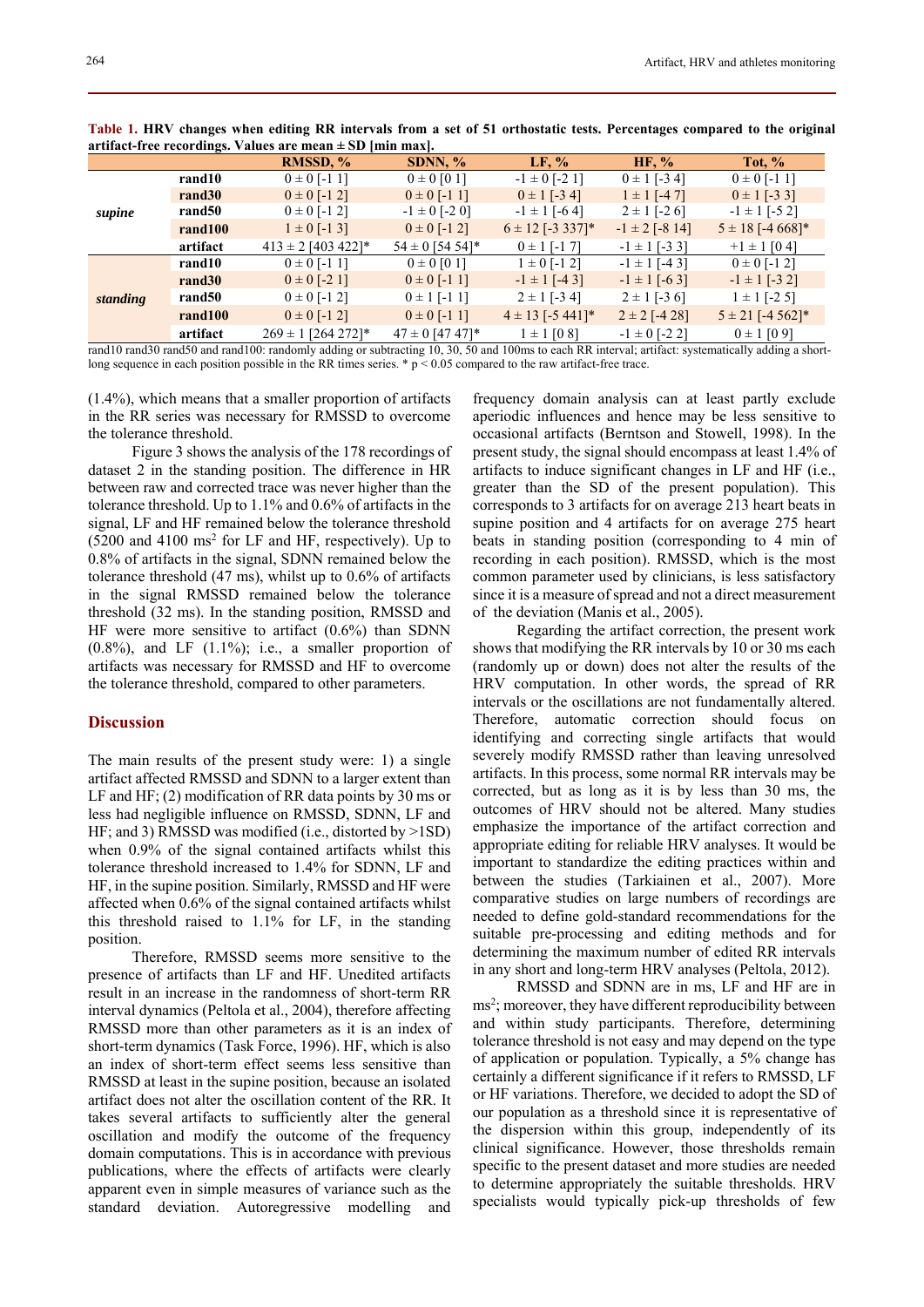milliseconds for RMSSD and few hundreds of ms<sup>2</sup> for LF and HF (Schmitt et al., 2015a). However, as the data on figures 2 and Figure 3 are monotonously increasing, picking different thresholds (as long as they are specific and scaled to each HRV parameter) would still result in RMSSD being more sensitive to artifacts than LF and HF.

In the present study, the analyzed windows were rather long (4-min each) whilst the recent literature focused on RMSSD computed from recordings as short as 60 s (Plews et al., 2012). Among other reasons, RMSSD is believed to be more robust than LF and HF and short recordings are more comfortable and less time-consuming for the users. An isolated artifact on a 4-min window alters RMSSD by 413% (table 1), a single artifact on a 60-s window induces even a bigger bias. However, it is four times less likely to occur than on a 4-min window. With a good, automated artifact correction (i.e., rather focused on over-correction than leaving unresolved artifacts), reporting time- and frequency-domain parameters in a comprehensive way should make HRV interpretation reliable and consistent.

The bias introduced by a given artifact may depend on its position in the RR time series (i.e., next to a local maximum, in a decreasing or increasing part of a waveform etc.). This has been documented elsewhere (Berntson and Stowell, 1998) in the literature and is beyond the scope of this article. Nevertheless, all artifact positions in each RR time series have been tested in the present work to avoid any bias that may have come from randomly selected positions.

Beyond the present considerations about the sensitivity of time- and frequency-domain parameters to artifacts, the clinical interests of combining RMSSD and LF-HF analyses have been demonstrated in previous publications, especially regarding fatigue type identification (Schmitt et al., 2015a) and HRV-guided training (Kiviniemi et al., 2007; Schmitt et al., 2018). Accurate HRV monitoring is essential in athletes and thus should rely both on time- and frequency-domain parameters.

Also, the HF band is related to the respiratory sinus arrhythmia and holds information that can hardly be seen on RMSSD only. Time-frequency analysis could represent an alternative for the assessment of cardiovagal regulation indexed by respiratory sinus arrhythmia (Mestanik et al., 2019). Finally, alternative techniques (i.e., not based on the debated LF-HF parameters), for the identification of the parasympathetic and sympathetic branches activity are increasingly proposed in the literature (Adjei et al., 2019; Rogers et al., 2021), but remain to be validated in athletes' follow-up.

### **Conclusion**

In the literature, RMSSD was generally believed more robust and reliable than LF and HF for HRV analyses. However, the present work shows that it is more sensitive to artifacts than LF and HF. Time-domain parameters are very sensitive to a single artifact whilst frequency-domain parameters are less affected. Numerous little changes (< 30 ms in each RR) did not fundamentally change time- or

frequency-domain parameters. Automatic correction systems should focus on slight over-correction of RRs rather than leaving unresolved artifacts. Beyond essential artifact correction, combining time- and frequency-domain analyses appears the wiser, safer and clinically relevant way to use HRV.

#### **Acknowledgements**

The authors declare that the research was conducted in the absence of any commercial or financial relationships that could be construed as a potential conflict of interest. NB is a part time employee of be care SA. SY, JMV and GPM are unpaid members of the scientific committee of be.care SA. This work involved human participants which provided informed consent prior to participation in this study. This work was conducted according to the Declaration of Helsinki.

#### **References**

- Adjei, T., von Rosenberg, W., Nakamura, T., Chanwimalueang, T. and Mandic, D.P. (2019) The ClassA Framework: HRV Based Assessment of SNS and PNS Dynamics Without LF-HF Controversies. *Frontiers in Physiology* **10**, 505. https://doi.org/10.3389/fphys.2019.00505.
- Berntson, G.G., Quigley, K.S., Jang, J.F. and Boysen, S.T. (1990) An approach to artifact identification: application to heart period data. *Psychophysiology* **27(5)**, 586-598.
	- https://doi.org/10.1111/j.1469-8986.1990.tb01982.x
- Berntson, G.G. and Stowell, J.R. (1998) ECG artifacts and heart period variability: don't miss a beat!. *Psychophysiology* **35(1)**, 127-132. https://doi.org/10.1111/1469-8986.3510127
- Bourdillon, N., Schmitt, L., Yazdani, S., Vesin, J. and Millet, G.P. (2017) Minimal Window Duration for Accurate HRV Recording in Athletes. *Frontiers Neuroscience* **11**, 456. https://doi.org/10.3389/fnins.2017.00456
- Kiviniemi, A.M., Hautala, A.J., Kinnunen, H. and Tulppo, M.P. (2007) Endurance training guided individually by daily heart rate variability measurements. *European Journal of Applied Physiology* **101(6)**, 743-751. https://doi.org/10.1007/s00421- 007-0552-2.
- Le Meur, Y., Pichon, A., Schaal, K., Schmitt, L., Louis, J., Gueneron, J., et al. (2013) Evidence of parasympathetic hyperactivity in functionally overreached athletes. *Medicine and Science in Sports and Exercise* **45(11)**, 2061-2071. https://doi.org/10.1249/MSS.0b013e3182980125.
- Lipponen, J.A. and Tarvainen, M.P. (2019) A robust algorithm for heart rate variability time series artefact correction using novel beat classification. *Journal of Medical Engineering & Technology* **43(3)**, 173-181.

https://doi.org/10.1080/03091902.2019.1640306.

Manis, G., Alexandridi, A., Nikolopoulos, S. and Davos, K. (2005) The Effect of White Noise and False Peak Detection on HRV Analysis. in Proceedings of the 1st International Workshop on Biosignal Processing and Classification. The First International Workshop on Biosignal Processing and Classification, Barcelona, Spain: *SciTePress - Science and and Technology Publications*, 161-166.

https://doi.org/10.5220/0001195301610166.

- Mestanik, M., Mestanikova, A., Langer, P., Grendar, M., Jurko, A., Sekaninova, N., et al. (2019) Respiratory sinus arrhythmia testing the method of choice for evaluation of cardiovagal regulation. *Respiratory Physiology & Neurobiology* **259**, 86-92. https://doi.org/10.1016/j.resp.2018.08.002.
- Peltola, M.A. (2012) Role of editing of R-R intervals in the analysis of heart rate variability. *Frontiers in Physiology* **3**, 148. https://doi.org/10.3389/fphys.2012.00148.
- Peltola, M.A., Seppänen, T., Mäkikallio, T.H. and Huikuri, H.V. (2004) Effects and significance of premature beats on fractal correlation properties of R-R interval dynamics. *Annals of Noninvasive Electrocardiology* **9(2)**, 127-135. https://doi.org/10.1111/j.1542-474X.2004.92531.x.
- Pitzalis, M.V., Mastropasqua, F., Massari, F., Forleo, C., Di Maggio, M., Passantino, A., et al. (1996) Short- and long-term reproducibility of time and frequency domain heart rate variability measurements in normal subjects. *Cardiovascular Research* **32(2)**, 226-233. https://doi.org/10.1016/0008-6363(96)00086-7.